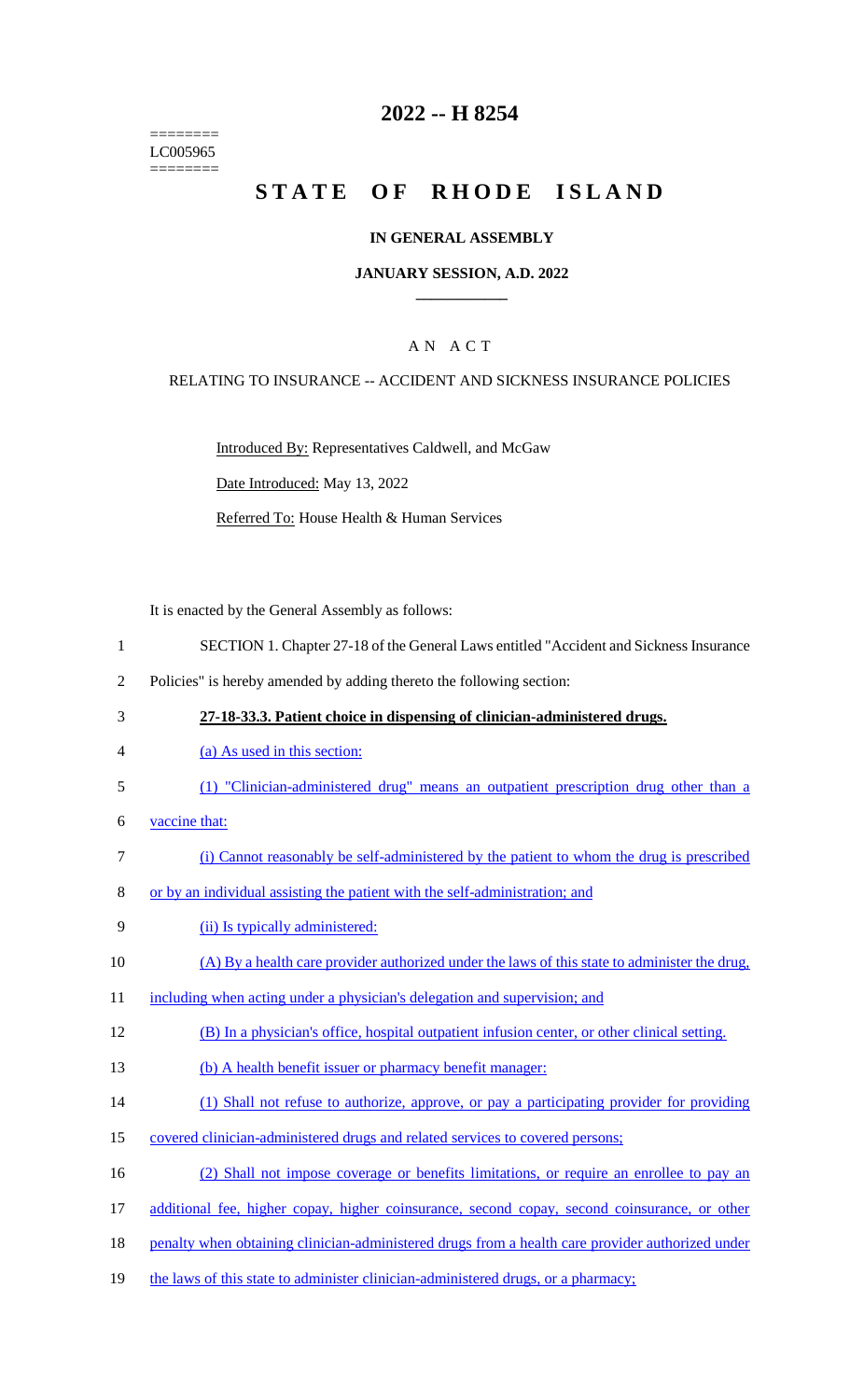| $\mathbf{1}$   | (3) Shall not interfere with the patient's right to choose to obtain a clinician-administered           |
|----------------|---------------------------------------------------------------------------------------------------------|
| $\overline{c}$ | drug from their provider or pharmacy of choice, including inducement, steering, or offering             |
| 3              | financial or other incentives:                                                                          |
| $\overline{4}$ | (4) Shall not require clinician-administered drugs to be dispensed by a pharmacy selected               |
| 5              | by the health plan or create such a requirement through contract with a third party, including, but     |
| 6              | not limited to, a pharmacy benefit manager;                                                             |
| $\tau$         | (5) Shall not limit or exclude coverage for a clinician-administered drug when not                      |
| $8\,$          | dispensed by a pharmacy selected by the health plan, if the drug would otherwise be covered;            |
| 9              | (6) Shall not reimburse at a lesser amount clinician-administered drugs dispensed by a                  |
| 10             | pharmacy not selected by the health plan or create such an arrangement through contract with a          |
| 11             | third party, including, but not limited to, a pharmacy benefit manager;                                 |
| 12             | (7) Shall not condition, deny, restrict, refuse to authorize or approve, or reduce payment to           |
| 13             | a participating provider for providing covered clinician-administered drugs and related services to     |
| 14             | covered persons when all criteria for medical necessity are met, because the participating provider     |
| 15             | obtains clinician-administered drugs from a pharmacy that is not a participating provider in the        |
| 16             | health benefit issuer's network;                                                                        |
| 17             | (8) Shall not require that an enrollee pay an additional fee, higher copay, higher                      |
| 18             | coinsurance, second copay, second coinsurance, or any other form of price increase for clinician-       |
| 19             | administered drugs when not dispensed by a pharmacy selected by the health plan or create such a        |
| 20             | requirement through contract with a third party, including, but not limited to, a pharmacy benefit      |
| 21             | manager;                                                                                                |
| 22             | (9) Shall not require a specialty pharmacy to dispense a clinician-administered medication              |
| 23             | directly to a patient with the intention that the patient will transport the medication to a healthcare |
| 24             | provider for administration.                                                                            |
| 25             | (c) A health benefit issuer may offer, but shall not require, either directly or through                |
| 26             | contract with a third party, including, but not limited to, a pharmacy benefit manager:                 |
| 27             | (1) The use of a home infusion pharmacy to dispense clinician-administered drugs to                     |
| 28             | patients in their homes or;                                                                             |
| 29             | (2) The use of an infusion site external to a patient's provider office or clinic.                      |
| 30             | SECTION 2. Chapter 27-19 of the General Laws entitled "Nonprofit Hospital Service                       |
| 31             | Corporations" is hereby amended by adding thereto the following section:                                |
| 32             | 27-19-26.3. Patient choice in dispensing of clinician-administered drugs.                               |
| 33             | (a) As used in this section:                                                                            |
| 34             | (1) "Clinician-administered drug" means an outpatient prescription drug other than a                    |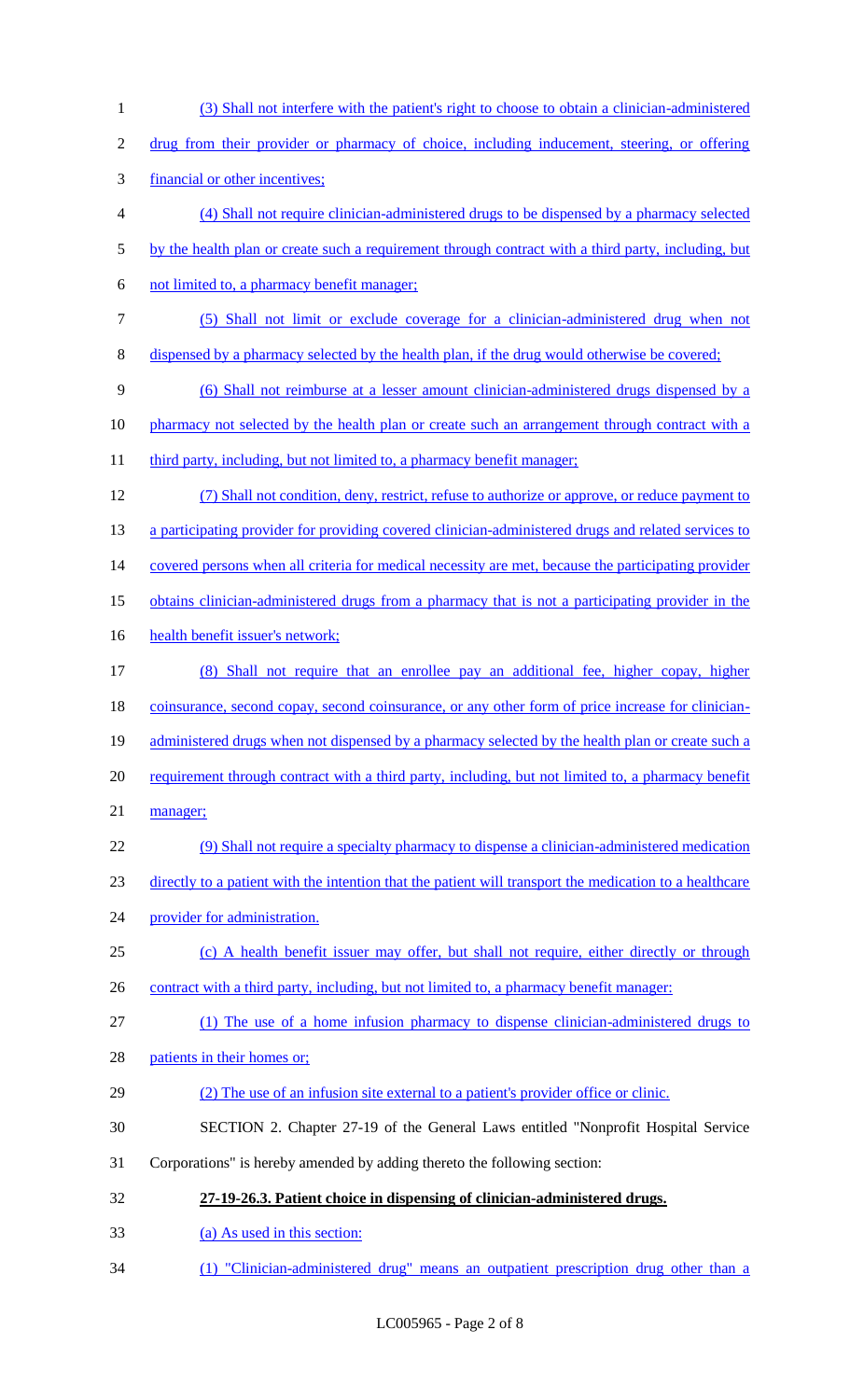1 <u>vaccine that:</u>

| $\mathbf{2}$   | (i) Cannot reasonably be self-administered by the patient to whom the drug is prescribed            |
|----------------|-----------------------------------------------------------------------------------------------------|
| 3              | or by an individual assisting the patient with the self-administration; and                         |
| $\overline{4}$ | (ii) Is typically administered:                                                                     |
| $\mathfrak s$  | (A) By a health care provider authorized under the laws of this state to administer the drug,       |
| 6              | including when acting under a physician's delegation and supervision; and                           |
| 7              | (B) In a physician's office, hospital outpatient infusion center, or other clinical setting.        |
| 8              | (b) A health benefit issuer or pharmacy benefit manager:                                            |
| 9              | (1) Shall not refuse to authorize, approve, or pay a participating provider for providing           |
| 10             | covered clinician-administered drugs and related services to covered persons;                       |
| 11             | (2) Shall not impose coverage or benefits limitations, or require an enrollee to pay an             |
| 12             | additional fee, higher copay, higher coinsurance, second copay, second coinsurance, or other        |
| 13             | penalty when obtaining clinician-administered drugs from a health care provider authorized under    |
| 14             | the laws of this state to administer clinician-administered drugs, or a pharmacy;                   |
| 15             | (3) Shall not interfere with the patient's right to choose to obtain a clinician-administered       |
| 16             | drug from their provider or pharmacy of choice, including inducement, steering, or offering         |
| 17             | financial or other incentives;                                                                      |
| 18             | (4) Shall not require clinician-administered drugs to be dispensed by a pharmacy selected           |
| 19             | by the health plan or create such a requirement through contract with a third party, including, but |
| 20             | not limited to, a pharmacy benefit manager;                                                         |
| 21             | (5) Shall not limit or exclude coverage for a clinician-administered drug when not                  |
| 22             | dispensed by a pharmacy selected by the health plan, if the drug would otherwise be covered;        |
| 23             | (6) Shall not reimburse at a lesser amount clinician-administered drugs dispensed by a              |
| 24             | pharmacy not selected by the health plan or create such an arrangement through contract with a      |
| 25             | third party, including, but not limited to, a pharmacy benefit manager;                             |
| 26             | (7) Shall not condition, deny, restrict, refuse to authorize or approve, or reduce payment to       |
| 27             | a participating provider for providing covered clinician-administered drugs and related services to |
| 28             | covered persons when all criteria for medical necessity are met, because the participating provider |
| 29             | obtains clinician-administered drugs from a pharmacy that is not a participating provider in the    |
| 30             | health benefit issuer's network;                                                                    |
| 31             | (8) Shall not require that an enrollee pay an additional fee, higher copay, higher                  |
| 32             | coinsurance, second copay, second coinsurance, or any other form of price increase for clinician-   |
| 33             | administered drugs when not dispensed by a pharmacy selected by the health plan or create such a    |
| 34             | requirement through contract with a third party, including, but not limited to, a pharmacy benefit  |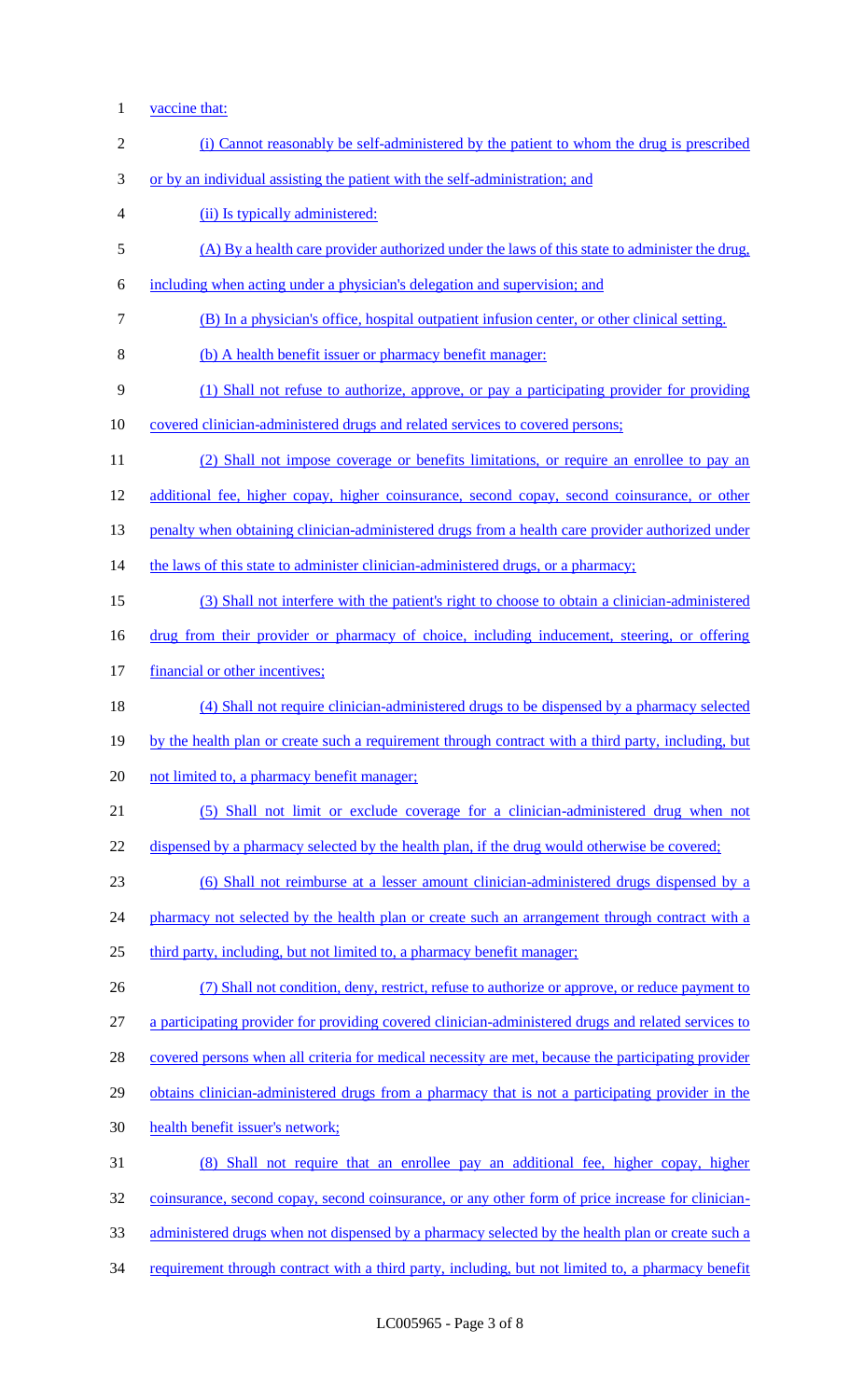1 manager;

| $\overline{2}$ | (9) Shall not require a specialty pharmacy to dispense a clinician-administered medication              |
|----------------|---------------------------------------------------------------------------------------------------------|
| 3              | directly to a patient with the intention that the patient will transport the medication to a healthcare |
| $\overline{4}$ | provider for administration.                                                                            |
| 5              | (c) A health benefit issuer may offer, but shall not require, either directly or through                |
| 6              | contract with a third party, including, but not limited to, a pharmacy benefit manager:                 |
| $\overline{7}$ | (1) The use of a home infusion pharmacy to dispense clinician-administered drugs to                     |
| $8\,$          | patients in their homes or;                                                                             |
| 9              | (2) The use of an infusion site external to a patient's provider office or clinic.                      |
| 10             | SECTION 3. Chapter 27-20 of the General Laws entitled "Nonprofit Medical Service                        |
| 11             | Corporations" is hereby amended by adding thereto the following section:                                |
| 12             | 27-20-23.3. Patient choice in dispensing of clinician-administered drugs.                               |
| 13             | (a) As used in this section:                                                                            |
| 14             | (1) "Clinician-administered drug" means an outpatient prescription drug other than a                    |
| 15             | vaccine that:                                                                                           |
| 16             | (i) Cannot reasonably be self-administered by the patient to whom the drug is prescribed                |
| 17             | or by an individual assisting the patient with the self-administration; and                             |
|                |                                                                                                         |
| 18             | (ii) Is typically administered:                                                                         |
| 19             | (A) By a health care provider authorized under the laws of this state to administer the drug,           |
| 20             | including when acting under a physician's delegation and supervision; and                               |
| 21             | (B) In a physician's office, hospital outpatient infusion center, or other clinical setting.            |
| 22             | (b) A health benefit issuer or pharmacy benefit manager:                                                |
| 23             | (1) Shall not refuse to authorize, approve, or pay a participating provider for providing               |
| 24             | covered clinician-administered drugs and related services to covered persons;                           |
| 25             | (2) Shall not impose coverage or benefits limitations, or require an enrollee to pay an                 |
| 26             | additional fee, higher copay, higher coinsurance, second copay, second coinsurance, or other            |
| 27             | penalty when obtaining clinician-administered drugs from a health care provider authorized under        |
| 28             | the laws of this state to administer clinician-administered drugs, or a pharmacy;                       |
| 29             | (3) Shall not interfere with the patient's right to choose to obtain a clinician-administered           |
| 30             | drug from their provider or pharmacy of choice, including inducement, steering, or offering             |
| 31             | financial or other incentives;                                                                          |
| 32             | (4) Shall not require clinician-administered drugs to be dispensed by a pharmacy selected               |

34 not limited to, a pharmacy benefit manager;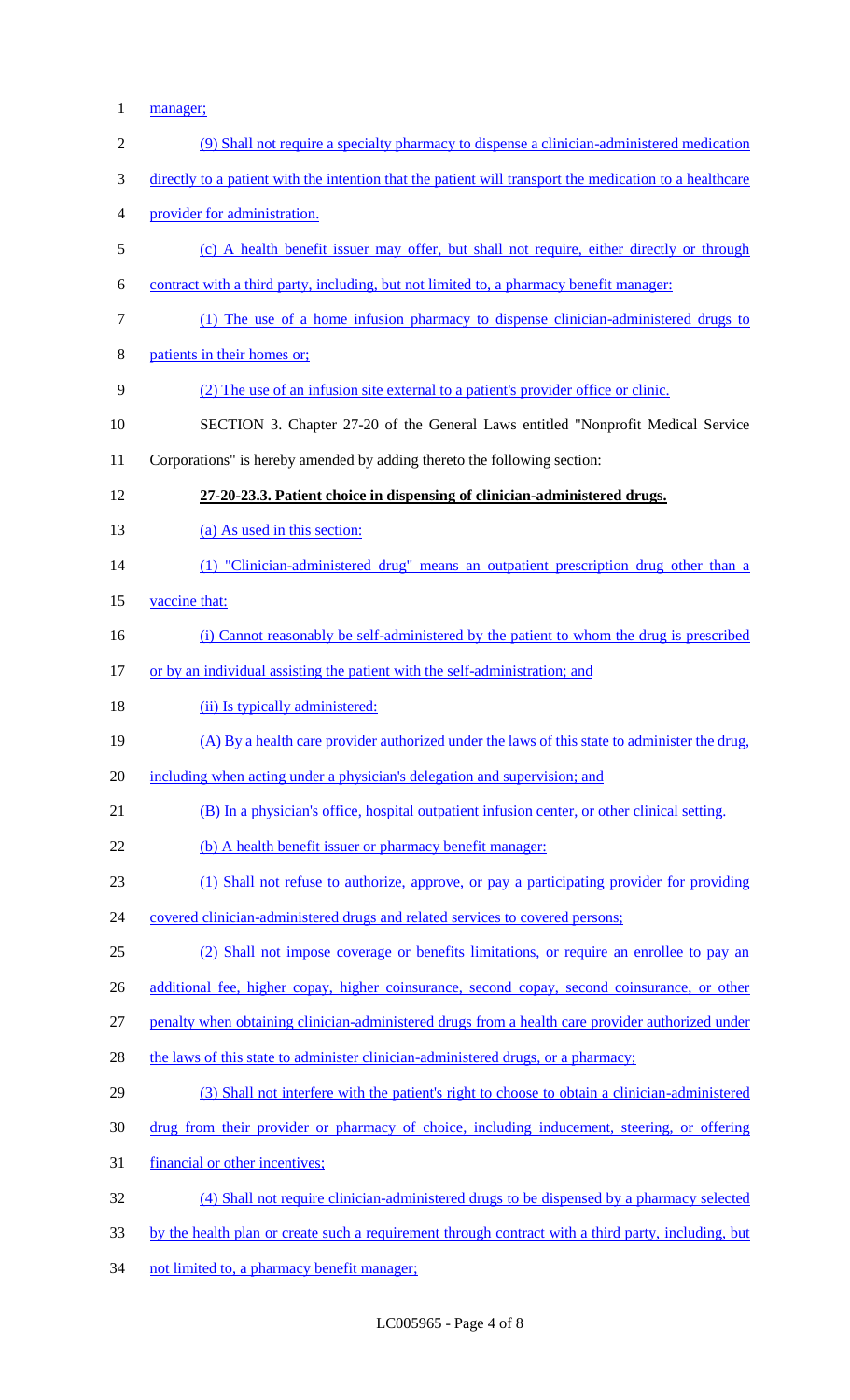(5) Shall not limit or exclude coverage for a clinician-administered drug when not 2 dispensed by a pharmacy selected by the health plan, if the drug would otherwise be covered; (6) Shall not reimburse at a lesser amount clinician-administered drugs dispensed by a pharmacy not selected by the health plan or create such an arrangement through contract with a 5 third party, including, but not limited to, a pharmacy benefit manager; (7) Shall not condition, deny, restrict, refuse to authorize or approve, or reduce payment to a participating provider for providing covered clinician-administered drugs and related services to covered persons when all criteria for medical necessity are met, because the participating provider 9 obtains clinician-administered drugs from a pharmacy that is not a participating provider in the health benefit issuer's network; (8) Shall not require that an enrollee pay an additional fee, higher copay, higher coinsurance, second copay, second coinsurance, or any other form of price increase for clinician-13 administered drugs when not dispensed by a pharmacy selected by the health plan or create such a 14 requirement through contract with a third party, including, but not limited to, a pharmacy benefit 15 manager; (9) Shall not require a specialty pharmacy to dispense a clinician-administered medication 17 directly to a patient with the intention that the patient will transport the medication to a healthcare 18 provider for administration. (c) A health benefit issuer may offer, but shall not require, either directly or through 20 contract with a third party, including, but not limited to, a pharmacy benefit manager: (1) The use of a home infusion pharmacy to dispense clinician-administered drugs to 22 patients in their homes or; (2) The use of an infusion site external to a patient's provider office or clinic. SECTION 4. Chapter 27-41 of the General Laws entitled "Health Maintenance Organizations" is hereby amended by adding thereto the following section: **27-41-38.3. Patient choice in dispensing of clinician-administered drugs.**  27 (a) As used in this section: 28 (1) "Clinician-administered drug" means an outpatient prescription drug other than a vaccine that: (i) Cannot reasonably be self-administered by the patient to whom the drug is prescribed or by an individual assisting the patient with the self-administration; and 32 (ii) Is typically administered: (A) By a health care provider authorized under the laws of this state to administer the drug, including when acting under a physician's delegation and supervision; and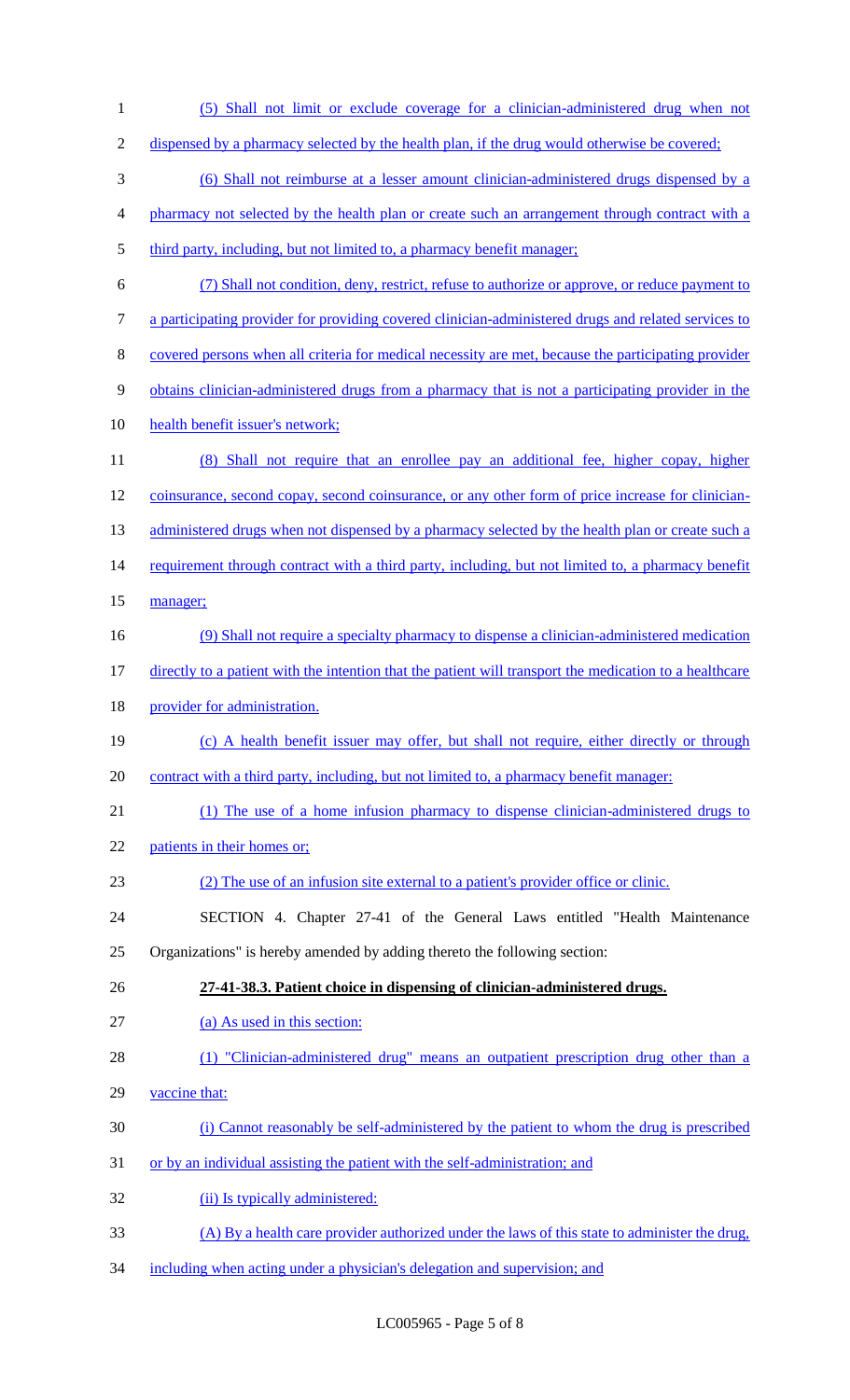| $\mathbf{1}$   | (B) In a physician's office, hospital outpatient infusion center, or other clinical setting.            |
|----------------|---------------------------------------------------------------------------------------------------------|
| $\overline{2}$ | (b) A health benefit issuer or pharmacy benefit manager:                                                |
| 3              | (1) Shall not refuse to authorize, approve, or pay a participating provider for providing               |
| 4              | covered clinician-administered drugs and related services to covered persons;                           |
| 5              | (2) Shall not impose coverage or benefits limitations, or require an enrollee to pay an                 |
| 6              | additional fee, higher copay, higher coinsurance, second copay, second coinsurance, or other            |
| 7              | penalty when obtaining clinician-administered drugs from a health care provider authorized under        |
| 8              | the laws of this state to administer clinician-administered drugs, or a pharmacy;                       |
| 9              | (3) Shall not interfere with the patient's right to choose to obtain a clinician-administered           |
| 10             | drug from their provider or pharmacy of choice, including inducement, steering, or offering             |
| 11             | financial or other incentives;                                                                          |
| 12             | (4) Shall not require clinician-administered drugs to be dispensed by a pharmacy selected               |
| 13             | by the health plan or create such a requirement through contract with a third party, including, but     |
| 14             | not limited to, a pharmacy benefit manager;                                                             |
| 15             | (5) Shall not limit or exclude coverage for a clinician-administered drug when not                      |
| 16             | dispensed by a pharmacy selected by the health plan, if the drug would otherwise be covered;            |
| 17             | (6) Shall not reimburse at a lesser amount clinician-administered drugs dispensed by a                  |
| 18             | pharmacy not selected by the health plan or create such an arrangement through contract with a          |
| 19             | third party, including, but not limited to, a pharmacy benefit manager;                                 |
| 20             | (7) Shall not condition, deny, restrict, refuse to authorize or approve, or reduce payment to           |
| 21             | a participating provider for providing covered clinician-administered drugs and related services to     |
| 22             | covered persons when all criteria for medical necessity are met, because the participating provider     |
| 23             | obtains clinician-administered drugs from a pharmacy that is not a participating provider in the        |
| 24             | health benefit issuer's network;                                                                        |
| 25             | (8) Shall not require that an enrollee pay an additional fee, higher copay, higher                      |
| 26             | coinsurance, second copay, second coinsurance, or any other form of price increase for clinician-       |
| 27             | administered drugs when not dispensed by a pharmacy selected by the health plan or create such a        |
| 28             | requirement through contract with a third party, including, but not limited to, a pharmacy benefit      |
| 29             | manager;                                                                                                |
| 30             | (9) Shall not require a specialty pharmacy to dispense a clinician-administered medication              |
| 31             | directly to a patient with the intention that the patient will transport the medication to a healthcare |
| 32             | provider for administration.                                                                            |
| 33             | (c) A health benefit issuer may offer, but shall not require, either directly or through                |
| 34             | contract with a third party, including, but not limited to, a pharmacy benefit manager:                 |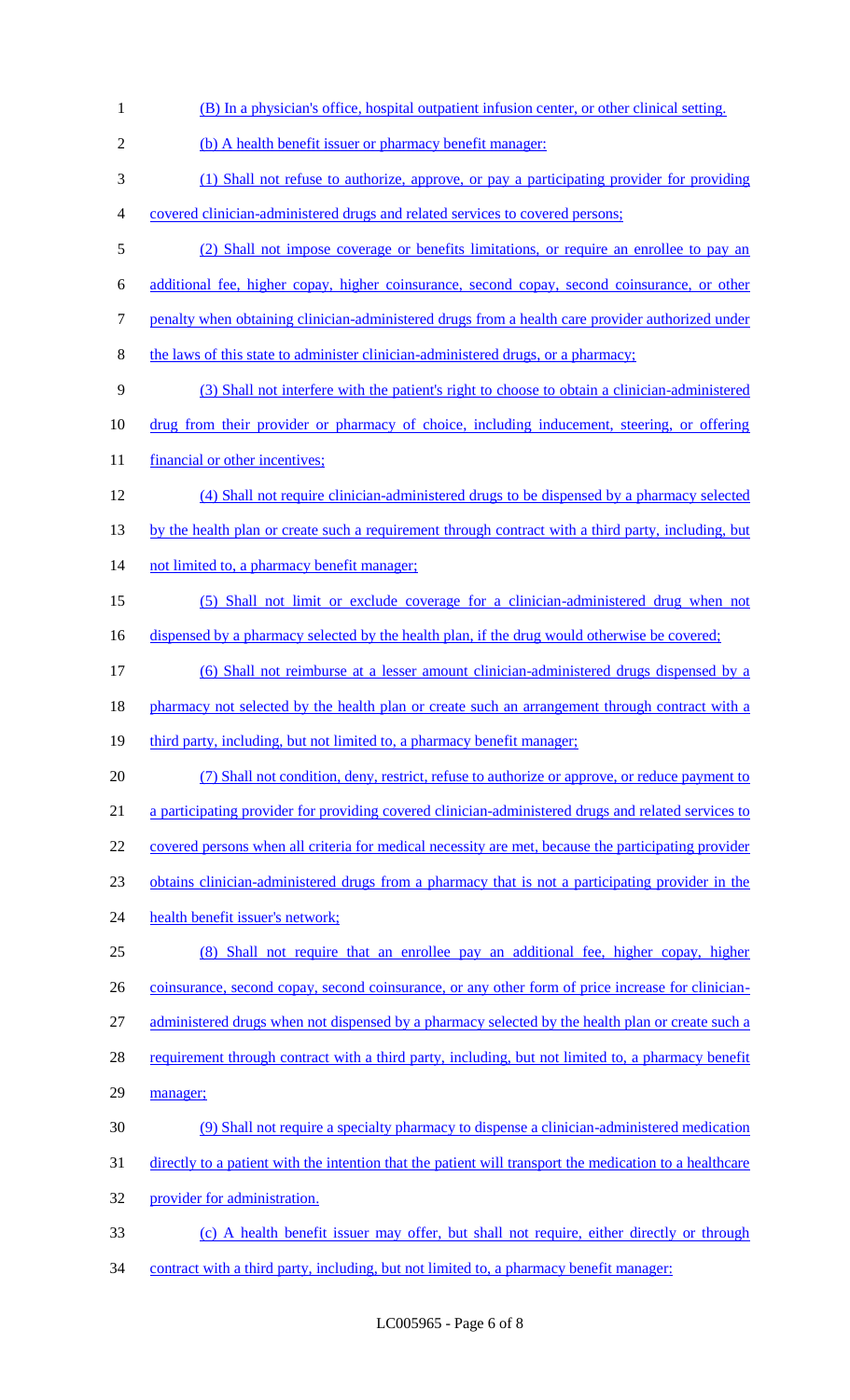- 1 (1) The use of a home infusion pharmacy to dispense clinician-administered drugs to
- 2 patients in their homes or;
- 3 (2) The use of an infusion site external to a patient's provider office or clinic.
- 4 SECTION 5. This act shall take effect upon passage.

======== LC005965  $=$